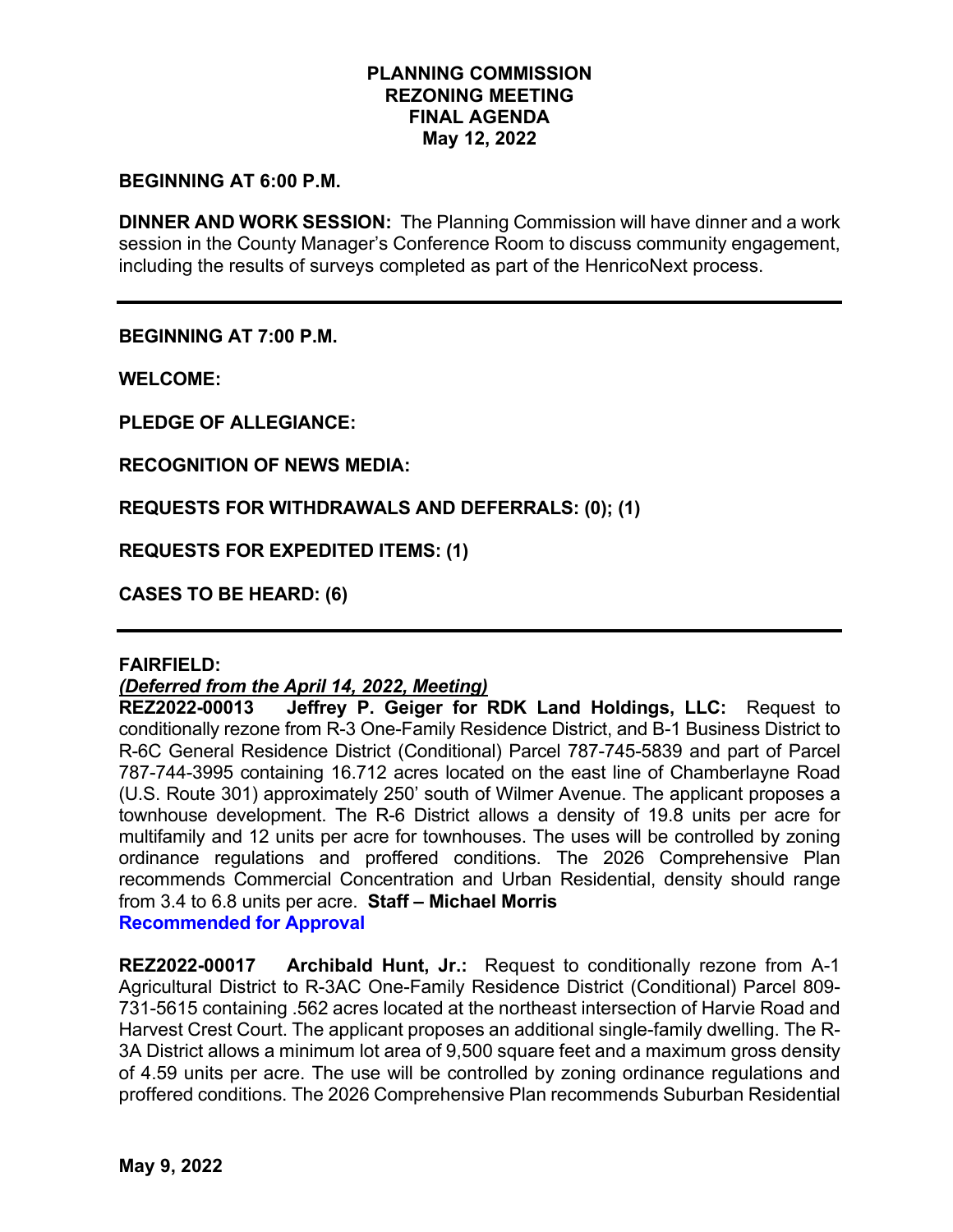2, density should not exceed 3.4 units per acre. The site is in the Airport Safety Overlay District**. Staff – Livingston Lewis (Expedited Agenda Requested) Recommended for Approval**

# **VARINA:**

# *(Deferred from the April 14, 2022 Meeting)*

**REZ2022-00015 Andrew M. Condlin for Franklin RE Partners, LLC:** Request to conditionally rezone from O-3C Office District (Conditional) to M-1C Light Industry District (Conditional) part of Parcel 842-707-9113 containing 19.173 acres located at the southwest intersection of Technology Boulevard and Memorial Drive. The applicant proposes industrial uses. The uses will be controlled by zoning ordinance regulations and proffered conditions. The 2026 Comprehensive Plan recommends Office. Part of the site is in the Airport Safety Overlay District. **Staff – Seth Humphreys Recommended for Approval**

**PUP2022-00005 William Shewmake for Foster's Reach, LLC:** Request for a Provisional Use Permit under Sections 24-4205 and 24-2306 of Chapter 24 of the County Code to allow a marina and accessory uses, including a restaurant with outdoor seating, on Parcel 807-671-2121 located on the west line of Osborne Turnpike approximately 350' north of its intersection with Kingsland Road. The existing zoning is A-1 Agricultural District. The 2026 Comprehensive Plan recommends Environmental Protection Area and Rural Residential, density should be a maximum of 1 unit per acre. The site is in the Airport Safety Overlay District. **Staff – Lisa Blankinship**

**Recommended for Approval**

# **BROOKLAND:**

# *(Deferred from the April 14, 2022 Meeting)*

**Amelia Wehunt for Justin Donaldson: Request for a Provisional** Use Permit under Sections 24-2306 and 24-3708 of Chapter 24 of the County Code to allow a multifamily residential development on Parcels 776-735-8125 and 777-735-0170 located on the northeast line of W. Broad Street (U.S. Route 250) approximately 745' east of the intersection of Westmoreland Street. The existing zoning is M-1 Light Industrial District. The 2026 Comprehensive Plan recommends Heavy Industry. The site is in the Westwood Redevelopment Overlay District. **Staff – Michael Morris Recommended for Approval**

**TUCKAHOE:** Andrew M. Condlin for Hampton Manor of Richmond, LLC: Request to conditionally rezone from R-5AC General Residence District (Conditional) to R-6C General Residence District (Conditional) Parcel 748-741-8046 containing 6.117 acres located at the southeast intersection of Patterson Avenue (State Route 6) and Maybeury Drive. The applicant proposes an assisted living facility. The R-6 District allows for multifamily dwellings at a density of 19.8 units per acre. The use will be controlled by zoning ordinance regulations and proffered conditions. The 2026 Comprehensive Plan recommends Urban Residential, density should range from 3.4 to 6.8 units per acre. **Staff – Lisa Blankinship**

**Recommended for Approval**